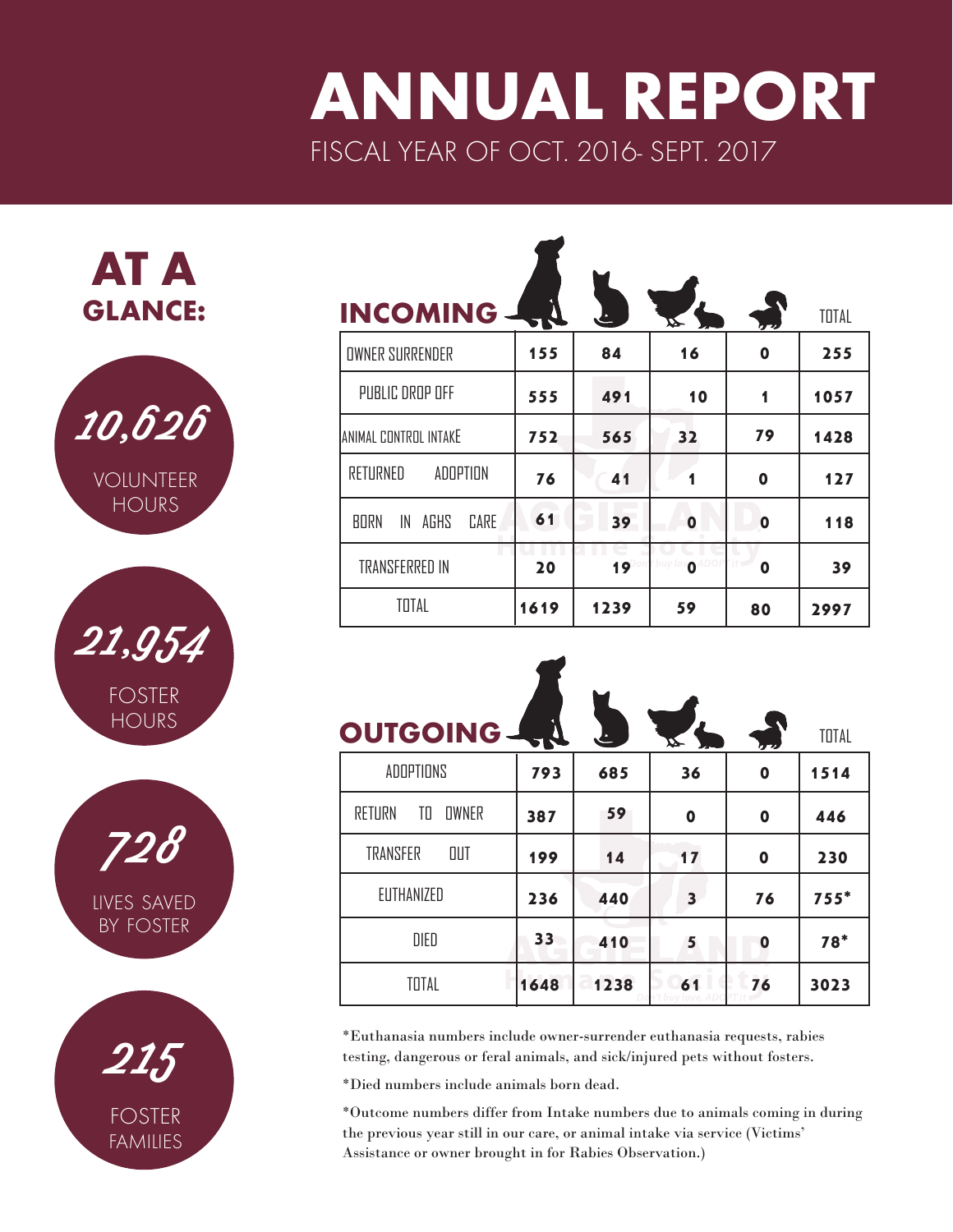# FISCAL YEAR FINANCIAL REPORT







We completed our annual audit and are proud to report that we are in sound financial condition. As you can see, we rely on donations, both monetary and in-kind, to do the majority of our work to help the lost and homeless pets in Aggieland. Because of this strong community support, we are able to accomplish our mission. Our tax return (IRS 990) and the annual audit are available on our website at www.aggielandhumane.org/about-us.

### COMMUNITY SUPPORT REVENUE

Direct mail and email campaigns, unsolicited support, memorial and tribute donations, grants from foundations, corporate sponsorships, gifts from estates and life insurance, donor advised funds at the Brazos Valley Community Foundation, Wiener Fest, Bark Leaders, Purrfect Pageant, Lemonade Day, and Inspiring Tails Luncheon.

### PROGRAM SERVICES REVENUE

Adoption revenue, return-to-owner fees, surrender fees, microchip and Brazos County tag revenue, the City of College Station and Brazos County shelter fees for services, volunteer orientation fees, and t-shirt and merchandise sale.

#### OTHER REVENUE SOURCES

Investment gains and oil and gas revenue.



In-Kind \$579,819



Contributions \$757, 305